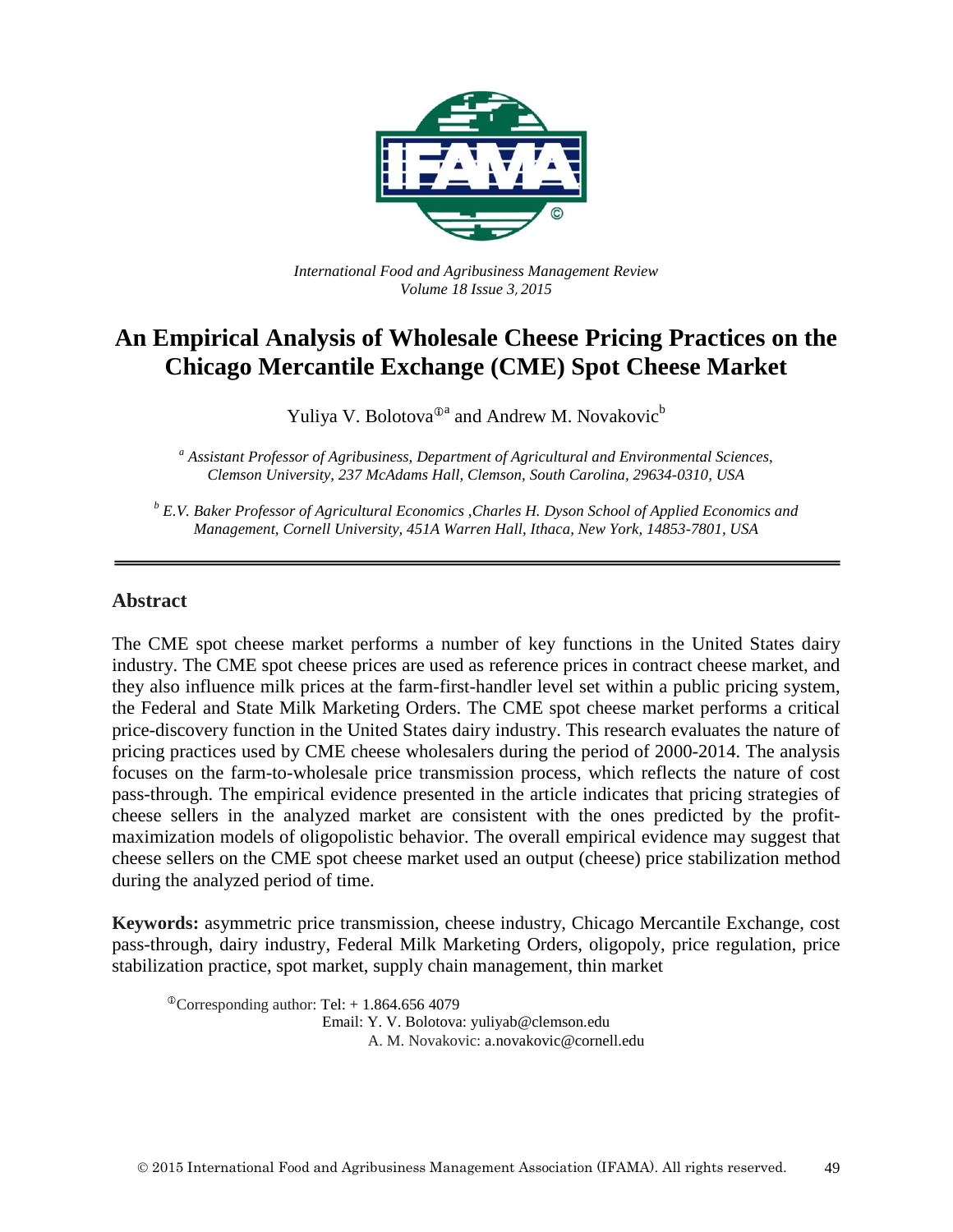#### **Introduction**

The Chicago Mercantile Exchange (CME) spot cheese market performs a number of key functions in the United States dairy industry. First, the CME spot cheese prices are used as reference prices in cheese contracts used to transact more than 90% of cheese manufactured in the country. Second, the CME spot cheese prices influence milk prices set within the Federal and State Milk Marketing Orders (a public pricing system)<sup>[1](#page-1-0)</sup>. The analyzed spot cheese market (which currently functions on the Chicago Mercantile Exchange) is a private industry institution. It was organized at the beginning of the last century with the original purpose of trading surpluses of cheese. Over time, this market became an institution performing a primary price discovery function in the United States dairy industry<sup>[2](#page-1-1)</sup>.

The CME spot cheese market is a low volume market in which a relatively small number of traders regularly participate. Typically less than 1% of the total volume of cheese produced in the country is traded on it (Table 1; GAO report 2007). Its major participants are large cheese/food processing companies and large agricultural cooperatives manufacturing cheese, who also operate in the contract cheese market. In light of the role that the Exchange spot cheese market plays for milk as well as cheese price discovery in the modern dairy industry, these market characteristics have raised concerns about occasional market manipulations allegedly taking place on this market (Mueller et al. 1996, Mueller et al. 1997, Mueller and Marion 2000, GAO report 2007, U.S. Departments of Agriculture and Justice 2010a,b, Carstensen 2010, Gould 2010).

Despite a significant role that the CME spot cheese market performs in the modern dairy industry, research examining pricing issues relevant to this market is practically absent. To the best of our knowledge, only one systematic research project was undertaken, and it was during the time when the spot cheese trade took place on the National Cheese Exchange (NCE) prior to being moved to the CME. Mueller et al. (1996, 1997) and Mueller and Marion (2000) conducted an extensive empirical analysis of the conduct on the NCE and its performance during the period of 1988-199[3](#page-1-2), when the issue of susceptibility of this market to price manipulations was raised<sup>3</sup>.

<span id="page-1-0"></span><sup>&</sup>lt;sup>1</sup> Almost all raw milk produced in the U.S. is marketed within the system of Federal and State Milk Marketing Orders, which use a classified milk pricing principle to set the minimum prices paid for milk at the farm-firsthandler level.

<span id="page-1-1"></span><sup>&</sup>lt;sup>2</sup> In this article, "CME" and "Exchange" are used interchangeably. The predecessors of the CME spot cheese market are Wisconsin Cheese Exchange (Plymouth, WI) and National Cheese Exchange (Green Bay, WI). For a historical overview of cheese exchanges see Hamm and March (1995), Mueller et al. (1996) and Manchester and Blayney (1997). Despite the change of the physical location of the spot cheese market, the main participants and trading rules remained practically the same.

<span id="page-1-2"></span><sup>&</sup>lt;sup>3</sup> There is research analyzing pricing issues in the overall cheese industry. For example, Chavas and Kim (2004, 2005) evaluated the effects of the price support program on price dynamics and price volatility in the U.S. cheese industry. Franklin and Cotterill (1994), Cotterill and Samson (2002) and Kim and Cotterill (2008) examined pricing issues in the national branded cheese industry. Kinnucan and Forker (1987), Awokuse and Wang (2009) and Stewart and Blayney (2011) analyzed asymmetries in price transmission process at the farm-to-retail and wholesale-to-retail levels of the cheese industry.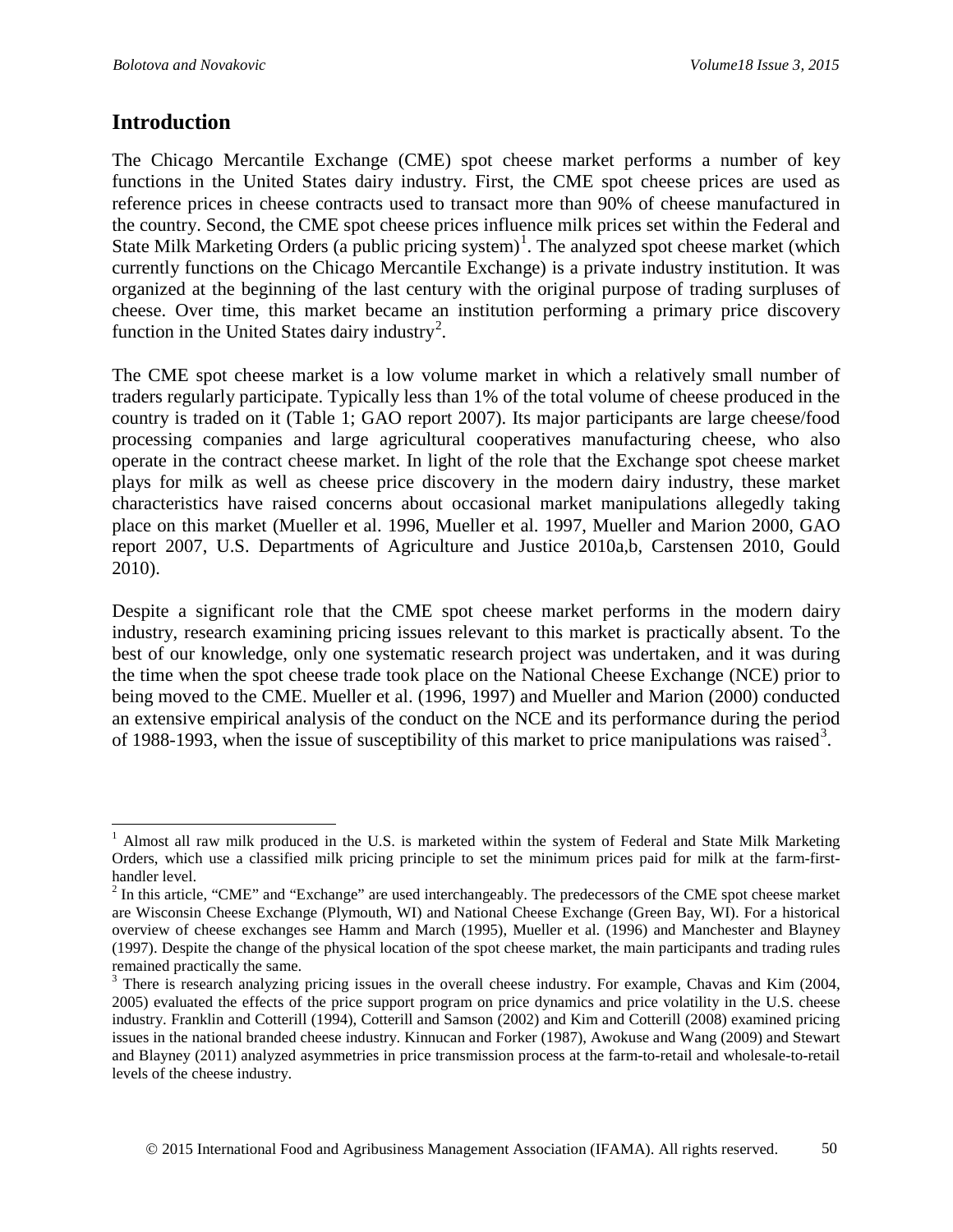The objective of this research is to analyze the nature of wholesale cheese pricing practices used by cheese wholesalers on the CME spot cheese market. To accomplish this objective, the research proceeds as follows. First, we analyze the vertical milk price transmission process, which reflects the nature of cost pass-through for cheese wholesalers. Milk is the main input used to produce cheese, and the share of milk cost in the wholesale cheese price is approximately 90- 95%. The estimated magnitude of cost pass-through can be used to distinguish between a perfectly competitive pricing and an imperfectly competitive pricing and to identify a pricing method used by cheese wholesalers.

Second, we use an econometric framework, which allows to analyze asymmetries in the milk price transmission process. Using this framework, we can identify whether these asymmetries exist and analyze their nature. In particular, we evaluate the CME wholesale cheese price response to increases and decreases in farm-level milk price. Third, using the cost pass-through estimates we calculate milk price transmission elasticities. The econometric analysis is based on publicly available data reported by the U.S. Department of Agriculture. The period of analysis is January 2000 – December 2014.

The article is organized as follows. First, a discussion of the CME spot cheese market structural characteristics and of its role in the dairy industry pricing is presented. Next, a traditional theoretical framework used to analyze the mechanism of vertical price transmission is discussed and is used to develop an econometric model to be estimated. The following sections discuss data and estimation results. The major findings of the analysis are summarized in the conclusion.

### **Chicago Mercantile Exchange (CME) Spot Cheese Market**

The CME ("Exchange") spot cheese market is a low volume market and is concentrated. Only one variety of cheese, cheddar cheese, is traded on the Exchange. It is sold in 40 pound blocks and 500 pound barrels. The first, block cheddar, is of a type and packaging that is consistent with food manufacturing, food service, and retail uses of cheddar cheese. The second, barrel cheddar, is of a quality and cost that is oriented towards the production of processed cheese, which is especially important in food services. During the period of 2000-2013, less than 2% of the total cheddar cheese volume produced in the country was sold on the Exchange, which represented less than 1% of the total cheese production (Table 1).

Although there are 30-40 members in this market, only a small number of buyers and sellers actively trade on the Exchange (GAO report 2007). These are large cheese/food manufacturers and large agricultural cooperatives. The buyers and sellers trading on the CME are also active participants in the contract cheese market. As reported by GAO (2007), during the period of 1999-2007, two market participants bought 74% of all block cheese, and three market participants sold 67% of all block cheese. Four market participants bought 56% of all barrel cheese and two market participants sold 68% of all barrel cheese. In addition to the low relative volume of trade, transactions are infrequent.

The CME spot cheese market structural characteristics are similar to the ones typically associated with imperfectly competitive market structures: a high degree of product homogeneity, inelastic short-run demand/supply, a relatively small number of traders (i.e. high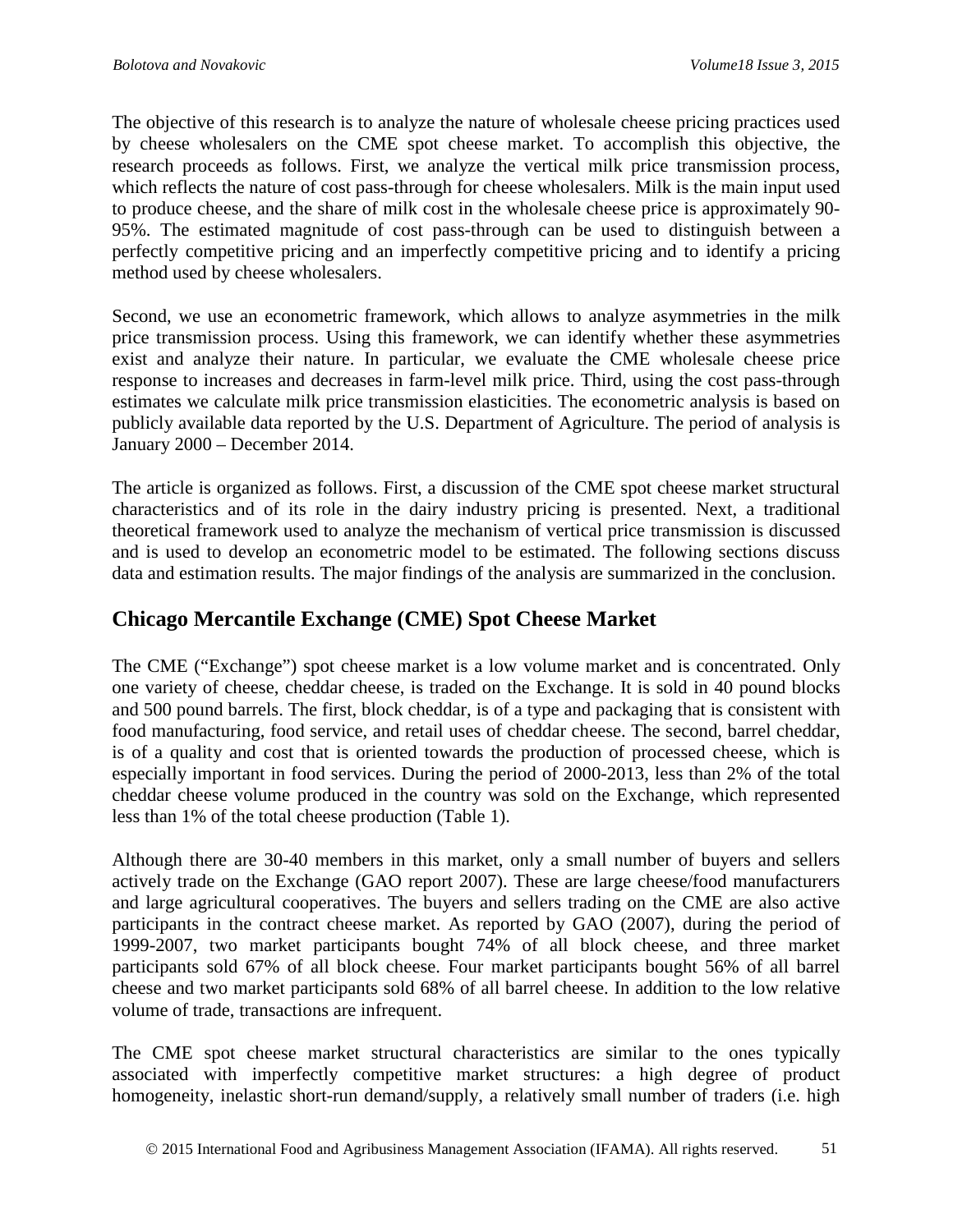market concentration) and a relatively high barriers to entry. Cheddar cheese traded on the CME is a highly standardized product with inelastic short-run demand and supply, there are relatively few large market participants and a group of smaller firms, the entry is relatively limited because it requires a potential entrant to be able to buy or sell very large quantities of cheese on the spot (Mueller et al. 1996, Mueller et al. 1997).

In addition, some market participants may have incentives to influence the CME spot cheese prices in order to control the contract cheese market, where more than 90% of cheese is sold, and/or to influence prices of milk used in cheese manufacturing. Cheese pricing strategies in the contract market typically depend on the type of buyers. At the first handler level, contract prices are based on the Exchange spot cheese price on the day of cheese production plus or minus a premium (Hayenga 1979, Manchester and Blayney 1997). According to milk price formulas used to price milk within the Federal Milk Marketing Orders since 2000, manufacturing milk price (Class III milk price) is a function of a survey-based wholesale cheese prices collected by the U.S. Department of Agriculture<sup>[4](#page-3-0)</sup>. The latter are at approximately the same level as the CME spot cheese prices (Table 1) and are highly correlated with these prices (GAO report 2007).

Cheese processors who buy cheese to manufacture processed cheese products would benefit from lower CME spot cheese prices. However, the net benefits would depend on the design of pricing systems used in cheese contracts. Agricultural cooperatives involved in cheese manufacturing would benefit from higher CME spot cheese prices because this would lead to higher prices paid for milk. Given the CME spot cheese market structural characteristics and potential incentives of its participants, we hypothesize that pricing practices used by cheese wholesalers are consistent with an imperfectly competitive pricing rather than with a perfectly competitive pricing.

### **Theoretical Framework**

#### *Vertical Price Transmission*

An economic model of vertical price transmission is used as a theoretical framework for empirical analysis of wholesale cheese pricing practices. The vertical price transmission mechanism characterizes the process of reaction of output prices to changes in input prices. A considerable number of studies focusing on vertical price transmission in agricultural and food industries explored asymmetries in the transmission of changes in input prices to output prices, which is common in these industries. The nature of vertical price transmission characterizes market efficiency and performance. Also, the vertical price transmission mechanism reflects cost pass-through, which can be used to characterize pricing practices used by the food supply chain participants (i.e. wholesalers and retailers).

<span id="page-3-0"></span> <sup>4</sup> Within the system of Federal Milk Marketing Orders, there are four classes of milk that are based on four different final uses of raw milk. Class I milk is used to produce fluid beverage milk products, Class II milk is used to manufacture "soft" dairy products (yogurt, cottage cheese, ice cream, etc.), Class III milk is used to manufacture "hard" dairy products (cheese and cream cheese), and Class IV milk is used to produce butter and dry milk. Class III milk price is the "mover" of the overall FMMOs pricing structure.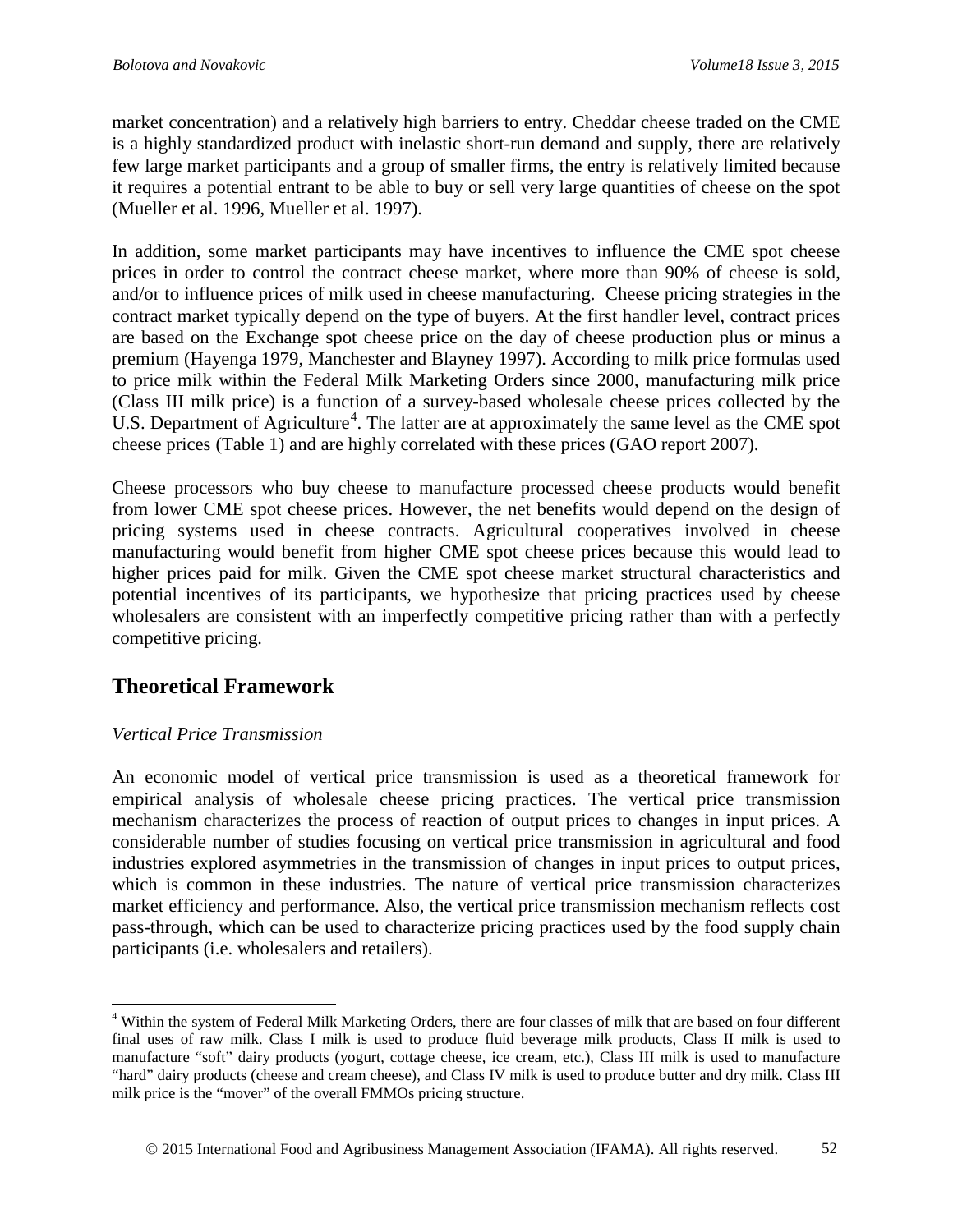The mechanism of vertical price transmission has been a focus of many theoretical and empirical studies. Some studies developed theoretical models without applying them to a particular industry setting (Azzam 1999, McCorriston et al. 2001, Weldegebriel 2004). The hypotheses developed in these studies provide a valuable guidance for future empirical work. Some studies focused on time-series econometric analysis to test hypotheses in the setting of a specific industry, which provides insights on how this industry performs (Kinnucan and Forker 1987, Lass et al. 2001, Lass 2005, Carman and Sexton 2005, Capps and Sherwell 2007, Awokuse and Wang 2009, Stewart and Blayney  $2011$ <sup>[5](#page-4-0)</sup>.

There is no unique research methodology used to analyze vertical price transmission. The core of any model, whether simple or complex, theoretical or empirical, is that output (downstream) price is modeled as a function of input (upstream) price. In the setting of agricultural and food industries, the output price is typically represented by either retail or wholesale price, in which case the input price is represented by wholesale and/or farm price.

We use a theoretical framework adopted in earlier empirical studies focusing on farm-to-retail price transmission and retail pricing practices in the U.S. fluid milk industry (Carman and Sexton 2005, Bolotova and Novakovic 2012). This theoretical framework includes re-arranged versions of standard profit-maximizing first-order conditions for a perfectly competitive industry, monopoly and oligopoly. These conditions represent pricing rules and are derived using classis static models of profit-maximizing behavior, in which firms set output quantity to maximize their profit (i.e. the Cournot model in the case of oligopoly); other assumptions include an assumption on demand (linear or non-linear) and a constant marginal cost (Besanko and Braeutigam 2002, Carlton and Perloff 2005).

#### *CME Spot Cheese Market: Vertical Price Transmission Mechanism and Hypotheses*

Equation (1) represents a linear farm-to-wholesale price transmission process. The price of output (downstream price) is specified as a linear function of the input price (upstream price).

(1) *WP = a + b\*FP*.

In the setting of our research, *WP* is the CME wholesale cheddar cheese price ("cheese price" to be referred further in the article)<sup>[6](#page-4-1)</sup>, *FP* is a farm-level price of milk used in cheese manufacturing ("milk price" to be refereed further in the article), *a* is a non-negative constant, and *b* is a farm price transmission coefficient (i.e. a cost pass-through).

Milk represents about 90% of the cost of bulk cheese manufacturing. The farm price in equation (1) is represented by the Class III milk price. This is a government-set minimum price that milk processors have to pay for milk used in cheese manufacturing within the system of Federal Milk Marketing Orders. Dairy farmers do not receive this price directly. Rather they receive a price

<span id="page-4-0"></span><sup>&</sup>lt;sup>5</sup> For comprehensive surveys of these studies, see Meyer and von Cramon-Taubadel (2004) and Frey and Manera (2007).

<span id="page-4-1"></span><sup>&</sup>lt;sup>6</sup> "Wholesale cheese price" and "spot cheese price" are used interchangeably throughout the article. Similarly, "wholesale cheese market" and "spot cheese market" are used interchangeably.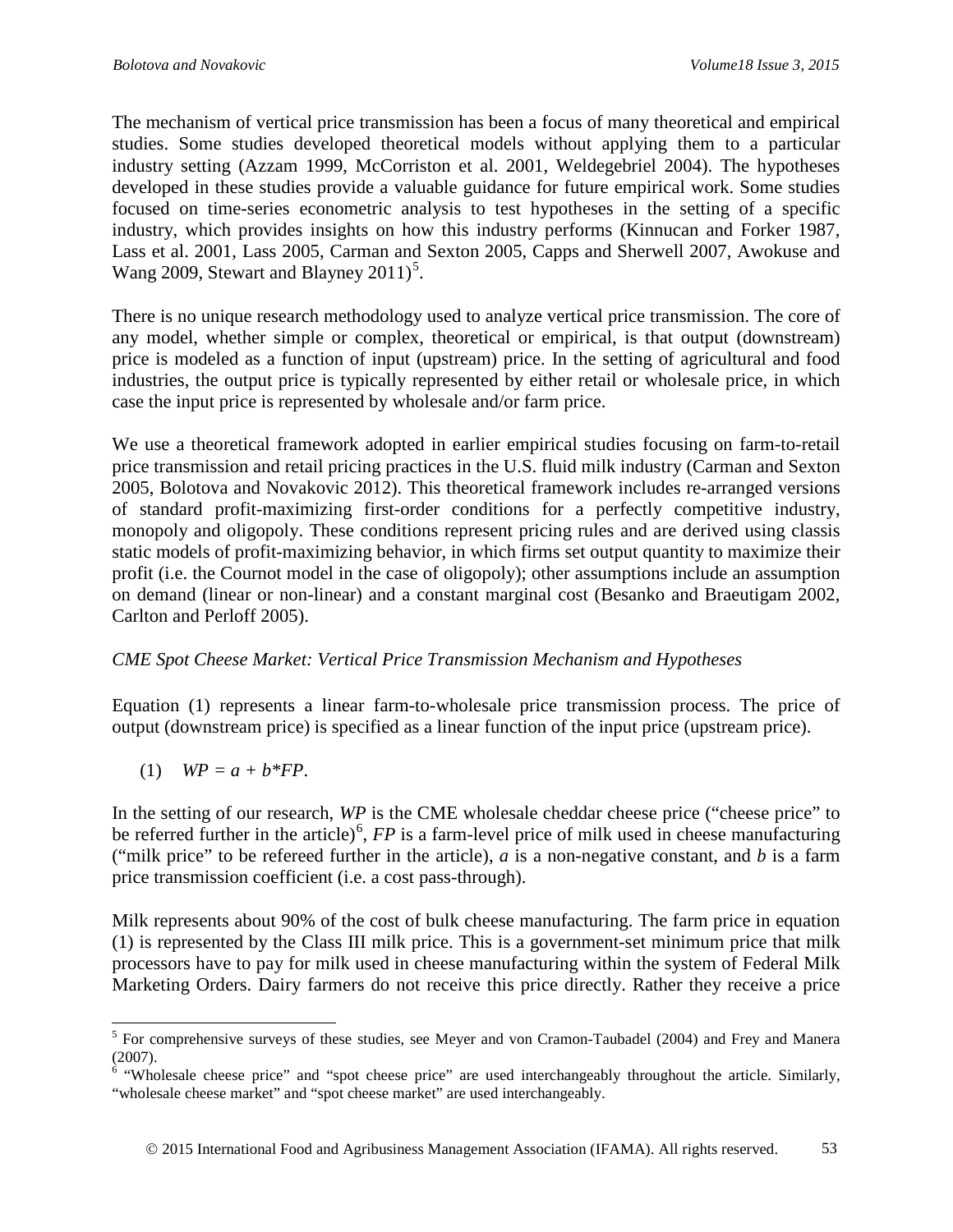related to the weighted average of all milk class prices, called the Uniform or blend price. As such, the Class III milk price is not a "farm price" in the conventional sense of what is paid to the farmer, but it is the transaction price relevant to the farmer-first-handler level of the supply chain.

The Class III milk price is announced by the  $5<sup>th</sup>$  of the month following the month in which this price applies. Therefore, during the current month only the previous month Class III milk price is known. The flow of the causation effect from the previous month Class III milk price (*FP*) to the current month CME spot cheese price (*WP*) is ensured in the cheese industry institutional environment.

Given that wholesale margin is the difference between wholesale price and farm price:

(2) *WM=WP-FP*,

substituting (1) into (2) yields the identity for wholesale margin:

(3)  $WM = a + (b-1)*FP$ .

The magnitude of the coefficients in equations (1) and (3) provides evidence on the pricing method used by wholesalers. The magnitude of  $b=1$  and  $a>0$  would reflect a fixed absolute markup pricing consistent with perfect competition characterized by a "sticky" margin (*WM=a*). In the case of imperfectly competitive pricing, two special cases can be considered  $(b < 1)$  and *b>1*).

If a profit-maximizing monopolist operates in a market environment with linear demand and constant marginal cost, the magnitude of *b* is equal to 0.5 (i.e. incomplete cost pass-through). The first-order profit-maximization condition for this monopolist can be rearranged to express its output price as a function of marginal cost:  $P = 0.5 + 0.5$  *MC*. The constant *a* is non-negative in this case. A profit-maximizing oligopoly in a similar market environment would yield the magnitude of  $b$  in the range from 0.5 (monopoly) to 1 (perfect competition). The output price stabilization practice would be consistent with pricing predicted by these models.

In the case of a profit-maximizing monopoly and a profit-maximizing oligopoly operating in a market environment with non-linear demand and constant marginal cost, the magnitude of *b* is greater than 1 (i.e. more than a complete cost pass-through). The oligopoly cost pass-through is greater than one and is smaller than the monopoly cost pass-through. The first-order profitmaximization conditions (FOC) for monopoly and oligopoly are:

$$
P = \left(\frac{1}{1 + \frac{1}{\eta}}\right) \times MC \text{ and } P = \left(\frac{1}{1 + \frac{1}{N \times \eta}}\right) \times MC, \text{ respectively } (\eta_{Q,P} = \frac{dQ}{dP} \times \frac{P}{Q} < 0 \text{ is the market})
$$

demand elasticity, and *N* is the number of firms in the case of oligopoly). The constant *a* is zero in these models. The terms in the parentheses (i.e. cost pass-through) must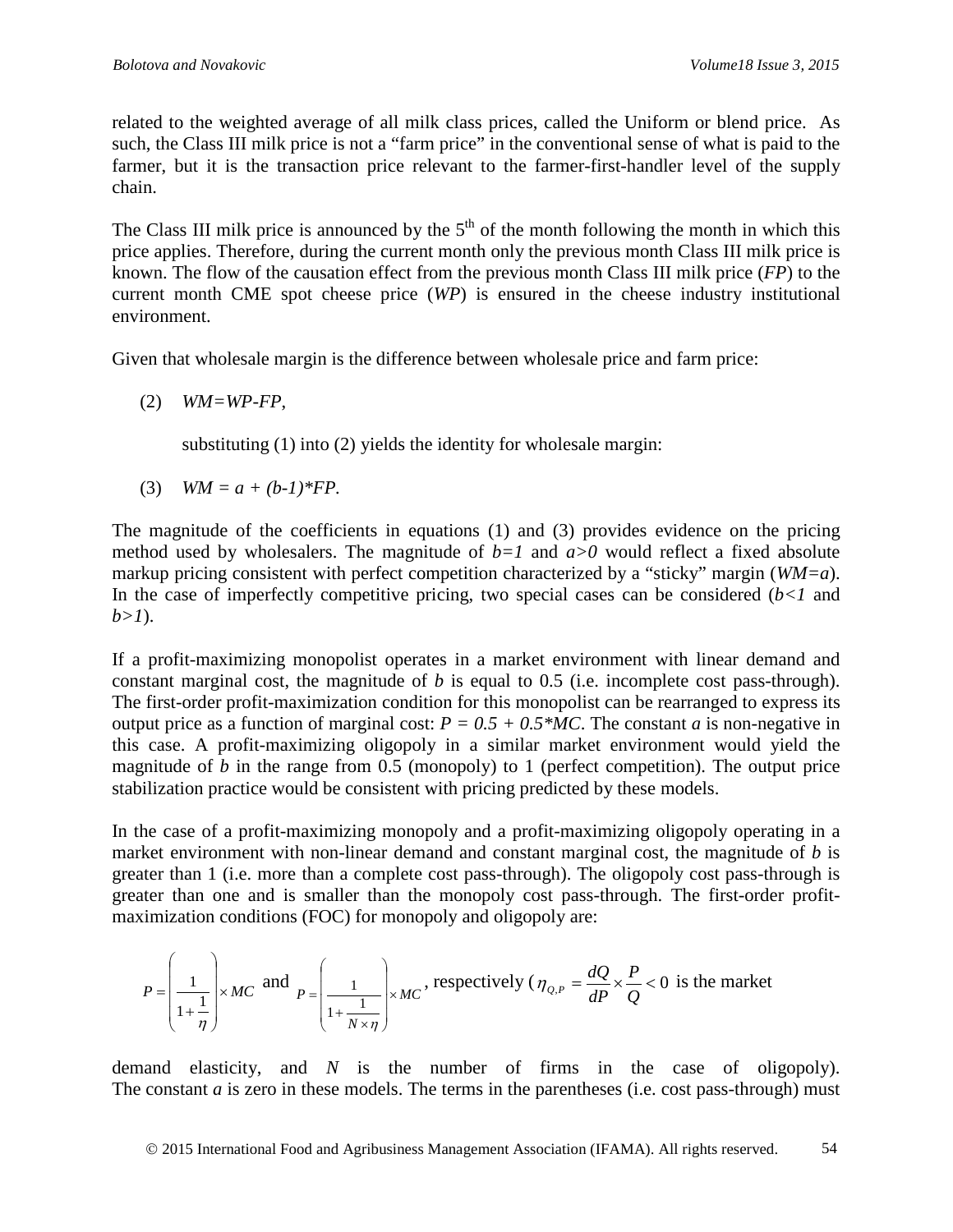be greater than one for the output price to exceed marginal  $\cos t^7$  $\cos t^7$ . Introducing *N* in the FOC for oligopoly decreases the magnitude of cost pass-through, as compared to the monopoly case. The fixed percentage markup pricing (George and King 1971, Carman and Sexton 2005, Bolotova and Novakovic 2012) is consistent with pricing predicted by these models; this pricing method reflects the margin stabilization strategy.

The behavior of wholesale margin is conditional on the magnitude of cost pass-through. If  $b=1$  (a perfect competition case), wholesale margin is constant: *WM=a* in equation (3); the margin does not respond to the changes in the farm price in this case. If  $b>1$  or  $b<1$  (an imperfect competition case), wholesale margin responds to the changes in the farm price. In the case of incomplete cost pass-through  $(b<1)$ , wholesale margin decreases (increases), given a farm price increase (decrease). In the case of more than a complete cost pass-through  $(b>1)$ , wholesale margin increases (decreases), given a farm price increase (decrease). Therefore, the margin response to the same change in the farm price is different under the two presented scenarios of imperfectly competitive pricing.

## **Econometric Framework**

#### *Econometric Models of Asymmetric Price Transmission: The Overview*

There is a wide variety of econometric models that can be used to analyze asymmetry in the price transmission process. In their comprehensive survey of econometric models of asymmetric price transmission, Frey and Manera (2007) distinguish nine types of econometric models, and the total of fifteen modifications of these models (Frey and Manera 2007: Table 5). The most common econometric models include autoregressive distributed lag models (ARDL), error correction models (ECM), regime switching model (RSM), vector error correction model (VECM) and vector autoregressive models (VAR). Meyer and von Cramon-Taubadel (2004) is another survey of econometric models used to analyze asymmetric price transmission. They classify the analyzed models into the pre-integration approaches to testing for asymmetric price transmission (ARDL is an example) and cointegration analysis (ECM is an example). The ECM and cointegration assume that the long-run equilibrium exists between the output price and input price, which precludes these prices to drift apart (Meyer and von Cramon-Taubadel 2004). If this is true for the analyzed data, then ECM may be superior to other econometric models.

The choice of the econometric model for a particular study typically depends on the time-series properties of the analyzed data. A standard approach is to conduct an appropriate statistical test to check on the stationarity of the output and input prices, which relationship is analyzed. If the price series was found to be nonstationary (may indicate the need for ECM), the second step is to check for cointegration<sup>[8](#page-6-1)</sup>. Capps and Sherwell (2007) analyzed the performance of a traditional Houck model (a variation of ARDL) and ECM in the case of U.S. fluid milk industry. Based on the empirical evidence reported for a number of U.S. cities and fluid milk products (whole milk

<span id="page-6-0"></span><sup>&</sup>lt;sup>7</sup> The cost pass-through is greater than one, if the absolute value of market demand elasticity is greater than one (i.e. monopolist and oligopolists price on the elastic region of market demand curve, in which case marginal revenue is positive).

<span id="page-6-1"></span> $\beta$  A comprehensive explanation of the available statistical tests and procedures is presented in Kennedy (2003).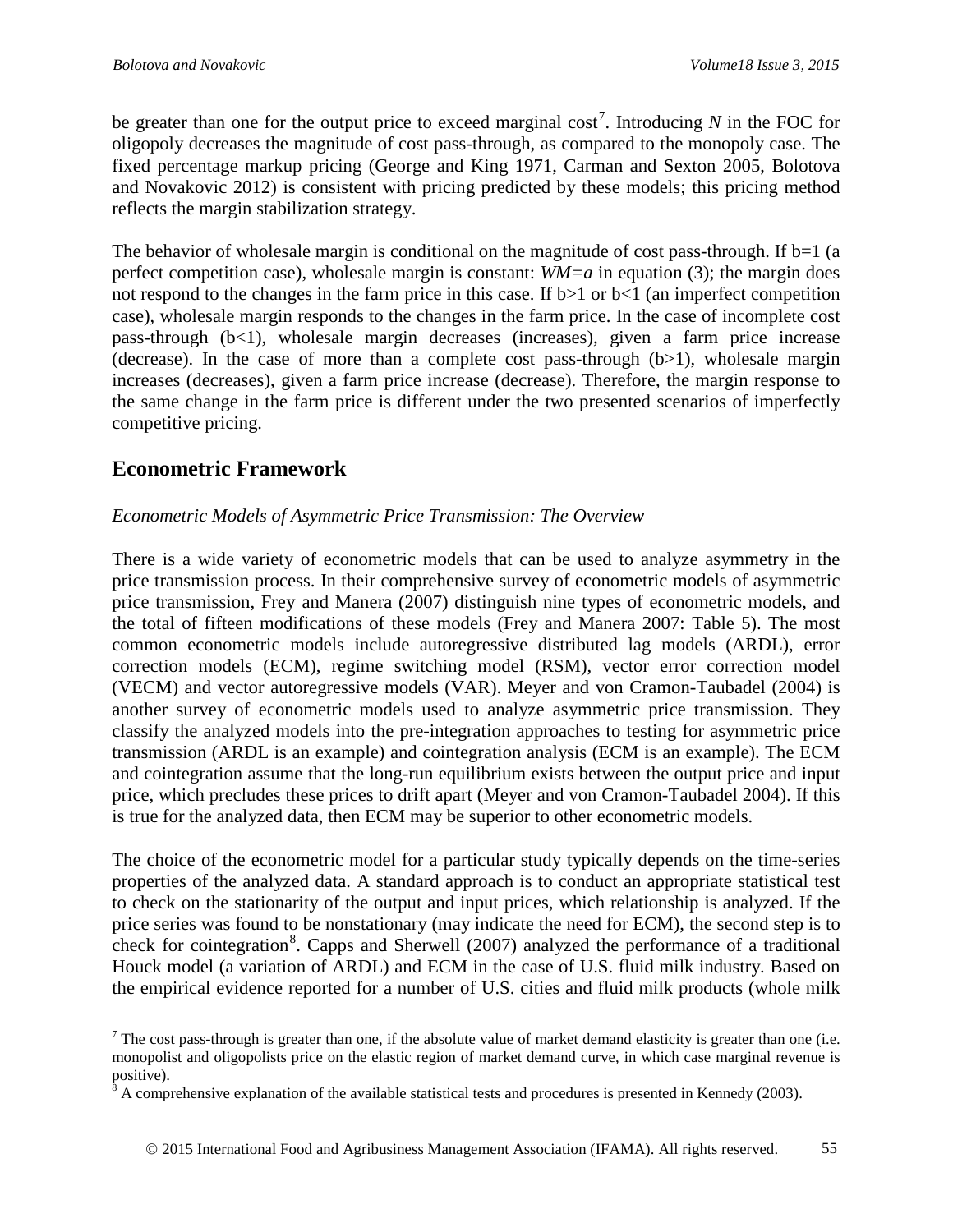and reduced fat milk), it was concluded that the Houck approach and ECM were statistically indistinguishable.

The Houck approach has been widely used to analyze asymmetries in the vertical price transmission process in the U.S. dairy industry (Kinnucan and Forker 1987, Lass et al. 2001, Lass 2005, Carman and Sexton 2005, Capps and Sherwell 2007, Bolotova and Novakovic 2012). The two studies that applied ECMs are Awokuse and Wang (2009) and Stewart and Blayney (2011). Some of the estimated econometric models reported for the cheese industry in the latter studies have a low level of explanatory power and some of the coefficients lack statistical significance. The institutional environment of the U.S. dairy industry includes regulated pricing at the farm level, which may affect the nature of farm-to-retail price transmission process in the U.S. dairy industry and the performance of econometric models. The milk prices at the farmfirst-handler level are calculated by the government and publicly announced on a monthly basis. This affects the pricing strategies of wholesalers and retailers, who are likely to adjust their pricing decisions on a monthly basis as well, following the government price announcement at the farm level.

#### *CME Spot Cheese Market: Econometric Model of Vertical Price Transmission*

Following the majority of previous empirical studies focusing on the U.S. dairy industry, we use the Houck approach to specify an econometric model. As indicated by the results of statistical tests reported later in the article, the cheese and milk prices used in the empirical analysis are stationary. Therefore, we do not explore the possibility of using an error correction model.

Equation (1) is used as a base to specify an econometric model to be estimated. In this equation, the cost pass-through is restricted to be invariant to increases and decreases in the farm price. To allow for asymmetric adjustment of the CME wholesale cheese price to increases and decreases in a farm milk price (i.e. Class III milk price), we incorporate the Houck (1977) procedure to specifying and estimating nonreversible functions into wholesale price equation (1). The Houck approach is based on segmenting an independent variable of interest into its increasing and decreasing phases in order to explore asymmetries in the adjustment of the dependent variable to increases and decreases in the independent variable. Equation (4) represents a general version of the Houck model.

(4)  $Y_t^* = a_0 \times t + a_1 \times INC_t^* + a_2 \times DEC_t^*$ \*  $0 \wedge$   $\mu$  1  $\mu$ <sub>1</sub>  $Y_t^* = a_0 \times t + a_1 \times INC_t^* + a_2 \times DEC_t^*,$ 

where  $Y_t^*$  is the sum of all period-to-period changes in the dependent variable from its initial value,  $INC<sub>t</sub><sup>*</sup>$  is the sum of all period-to-period increases and  $DEC<sub>t</sub><sup>*</sup>$  is the sum of all period-toperiod decreases in the independent variable from its initial value.  $INC<sub>t</sub><sup>*</sup>$  is always positive, and  $DEC<sub>r</sub><sup>*</sup>$  is always negative. If  $a<sub>0</sub>$  is non-zero, then it appears as a trend coefficient.

The Houck procedure was originally developed as a static model. In many applications, corresponding econometric models were specified with distributed lag structures to account for dynamic effects. This approach allows the researcher to analyze asymmetries in terms of both the magnitude and speed of price transmission.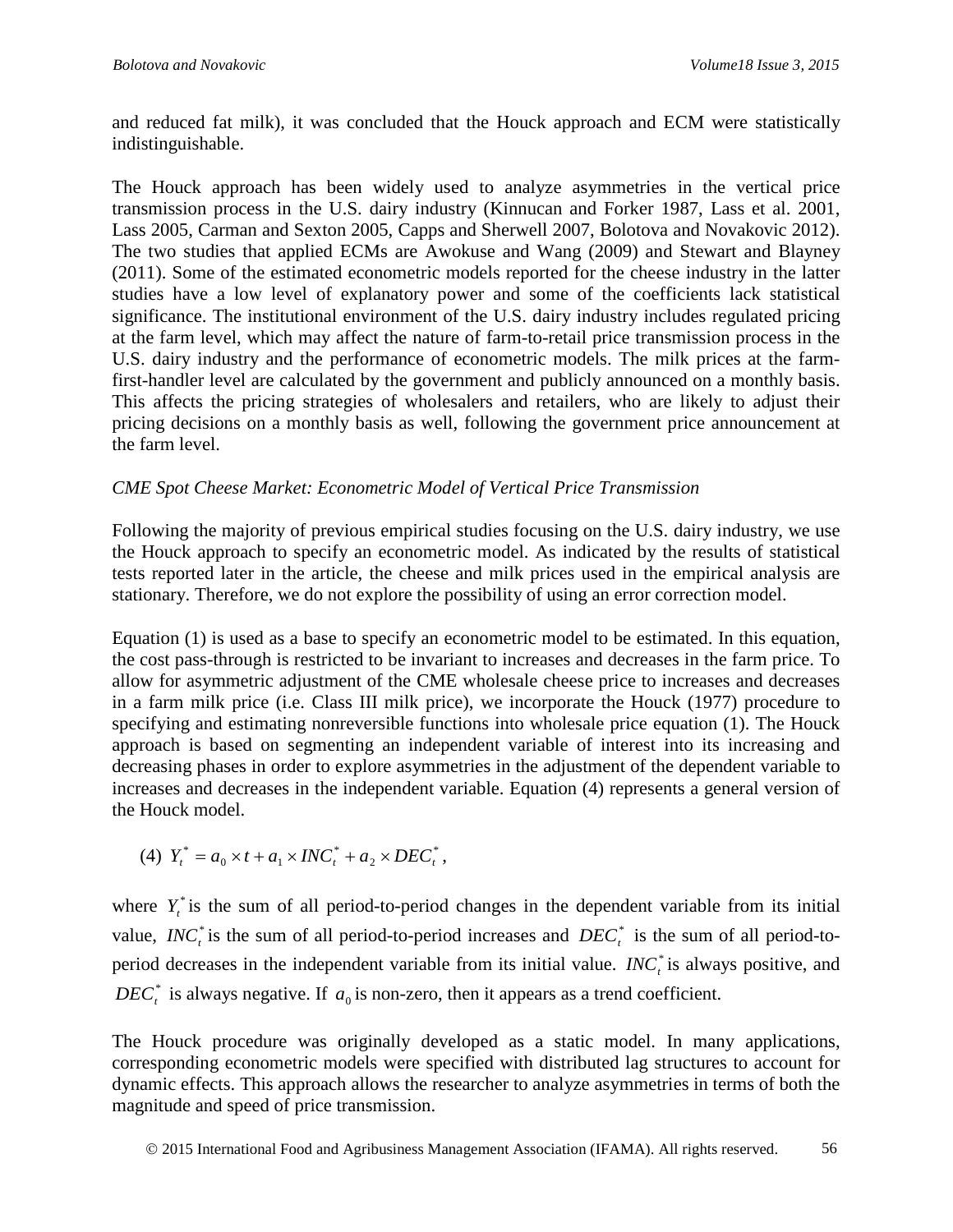*t*

0

By combining equations (1) and (4), we specify an econometric model to be estimated, which is represented by equation (5). This is a linear distributed lag model.

(5) 
$$
WP_t^* = \alpha_0 \times t + \sum_{i=0}^N \beta_i^* \times FP \_INC_{t-i}^* + \sum_{i=0}^M \beta_i^- \times FP \_DEC_{t-i}^* + u_t
$$
.

The majority of the notations used in equation (5) are as explained above. *N* and *M* are the number of lagged terms for increasing and decreasing phases of milk price, respectively. Due to the specifics of the Class III milk price announcement procedure mentioned earlier, the previous month Class III milk price is used as the current month  $FP$  in the econometric model.  $\beta_i^+$  and  $\beta_i$  are the milk price transmission coefficients (i.e. cost pass-through) for increasing and decreasing phases of milk price, respectively. *u<sub>t</sub>* is the error term.

The null hypothesis of the symmetry in terms of the speed $9$  of the cheese price adjustment to increases and decreases in milk price would be supported if *N=M*. The null hypothesis of the symmetry in terms of the magnitude of the cheese price adjustment would be supported if  $\beta_0^+ = \beta_0^-$  (for the current month effect) and  $\sum_{i=1}^{n} \beta_i^+ = \sum_{i=1}^{n} \beta_i^-$ = +  $\sum_{i=0}^{N} \beta_i^+ = \sum_{i=0}^{M} \beta_i^+$ *i i N i o*  $\beta_i^+ = \sum_i \beta_i$  $\mathbf{0}$ (for the cumulative effect). Furthermore, the magnitude of the estimated cost pass-through is to be interpreted in light of the discussion presented in the previous section. The empirical evidence supporting a perfectly competitive pricing would include the magnitude of cost pass-through equal to one and a symmetric adjustment of the cheese price to increases and decreases in milk price. The empirical evidence on the magnitude of cost pass-through statistically smaller or greater than one and a presence of asymmetries in the cheese price response would indicate a presence of imperfectly competitive pricing.

The estimated coefficients from equation (5) can be used to calculate the price transmission elasticities (Kinnucan and Forker 1987, Lass et al. 2001, Capps and Sherwell 2007, Bolotova and Novakovic 2012). The elasticities calculated based on the current month effect of milk price change are: *t*  $_{INC} = \beta_0^+ \times \frac{1}{W P_i}$  $e_{\text{INC}} = \beta_0^* \times \frac{FP_{\text{L}}}{\sqrt{TP_{\text{L}}}}$  (the milk price-increase transmission elasticity) and *t*  $e_{DEC} = \beta_0^- \times \frac{FP_t}{WP_t}$ 

(the milk price-decrease transmission elasticity), where  $\overline{FP_t}$  and  $\overline{WP_t}$  are sample means for the milk price series and the CME wholesale cheese price series, respectively. Similarly, the elasticities of cumulative effects of the milk price changes<sup>[10](#page-8-1)</sup> are  $\sum_{i=1}^{N} P_i$  $e_{INC} = \sum_{i=0}^{N} \beta_i^+ \times \frac{FP_i}{\overline{WP_i}}$  $\beta_i^* \times \frac{FP_t}{\sqrt{pre}}$  and

$$
e_{DEC} = \sum_{i=0}^{M} \beta_i^{-} \times \frac{\overline{FP_i}}{\overline{WP_i}}.
$$

<span id="page-8-0"></span> <sup>9</sup> See Meyer and von Cramon-Taubadel (2004) for a discussion of different types of asymmetry in the price adjustment process (i.e. in terms of speed, magnitude, etc.).

<span id="page-8-1"></span> $10$  The price transmission elasticity calculated based on the current month effect of the farm price change is often referred to as the short-run price-transmission elasticity, and the one calculated based on the cumulative effect of the farm price changes is referred to as the long-run price-transmission elasticity (Kinnucan and Forker 1987, Capps and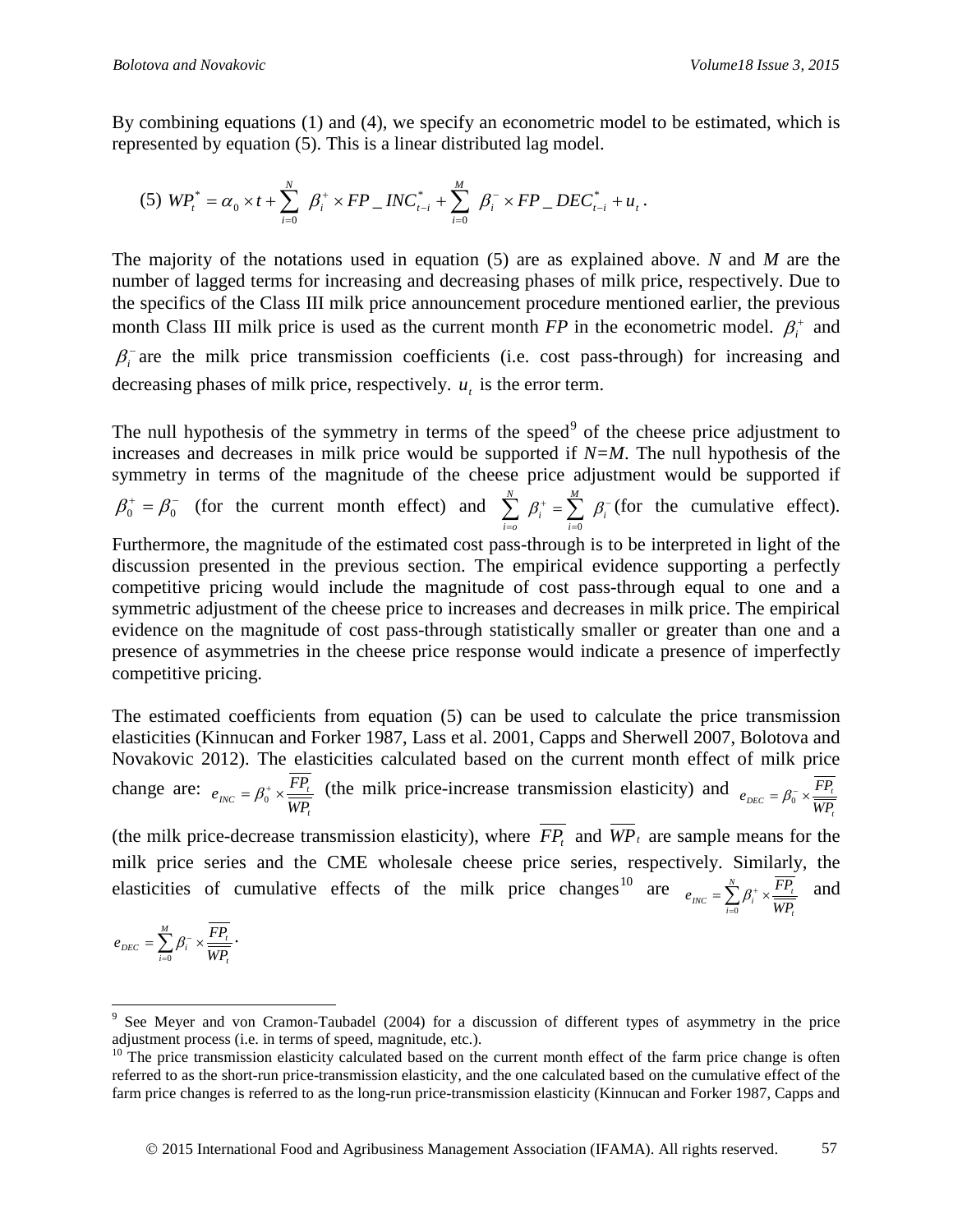The magnitude of price transmission elasticities can be interpreted conditional on the magnitude of cost pass-through. The price transmission elasticity in a perfectly competitive market is equal to the ratio of the farm price to the wholesale price, because the cost pass-through is equal to one in this case. The elasticity corresponding to an oligopolistic/monopolistic market with linear demand is smaller than the ratio of the farm price to the wholesale price, and the elasticity characterizing an oligopolistic/monopolistic market with non-linear demand is greater than this ratio. This is because the cost pass-through is smaller than one in the former case and is greater than one in the latter case.

### **Data**

The variables used in econometric analysis are collected from the data bases maintained by the U.S. Department of Agriculture Agricultural Marketing Service (USDA AMS). CME cheddar cheese prices are reported by the USDA AMS Dairy Market News Portal and are represented by two price series: cheddar prices for 500 pound barrels and cheddar prices for 40 pound blocks. CME cheddar cheese prices are originally reported on a daily basis, but they are also available on a weekly and a monthly basis. Class III milk prices are reported in the USDA AMS Milk Marketing Order Statistics Public Database. Class III milk price is determined and announced (reported) on a monthly basis. The econometric model is estimated using monthly data, the frequency at which both cheese and milk prices are available. The period of analysis is January 2000 – December 2014.

CME cheddar cheese prices are reported in \$/pound, and Class III milk price is reported in  $%$  ( $\times$   $t$ <sup>[11](#page-9-0)</sup>. As a general rule, about 10 pounds of milk yields 1 pound of cheese. Therefore, instead of using milk price expressed in \$/cwt in the econometric models, we use a yield adjusted measure of the cost of milk incurred to produce one pound of cheese. This variable is obtained by dividing milk price expressed in \$/cwt by 10. This simple transformation allows for easier interpretation of the parameter estimates.

### **Estimation Results**

 $\overline{a}$ 

Two econometric models were estimated. One model used the CME cheddar barrel price as the dependent variable, and the other model used the CME cheddar block price as the dependent variable<sup>[12](#page-9-1)</sup>. The Ordinary Least Squares (OLS) estimation procedure was used to estimate econometric models. The estimation results of the two models were very similar. Given that cheddar block has a wider variety of uses than cheddar barrel and is also directly used in final consumption, we present and discuss the estimation results for the model which has the CME

Sherwell 2007). Lass et al. (2001) use a different terminology: a former is referred to as the current elasticity, and the latter is referred to as the short-run elasticity.

<span id="page-9-1"></span><span id="page-9-0"></span><sup>&</sup>lt;sup>11</sup> One cwt (hundredweight) contains 100 pounds. <sup>12</sup> The cheddar cheese (block and barrel) and milk price series were tested for a presence of the unit root using the standard and modified Dickey-Fuller tests. The null hypothesis of a presence of the unit root is rejected. For example, the DF test statistics for cheddar barrel price, cheddar block price and milk price are -3.90, -3.71 and -3.26, respectively. These values are below the DF test statistic critical value at the 10% significance level, -3.13 (i.e. the null hypothesis of the unit root is rejected). These tests' outcomes suggest that the analyzed price series are stationary.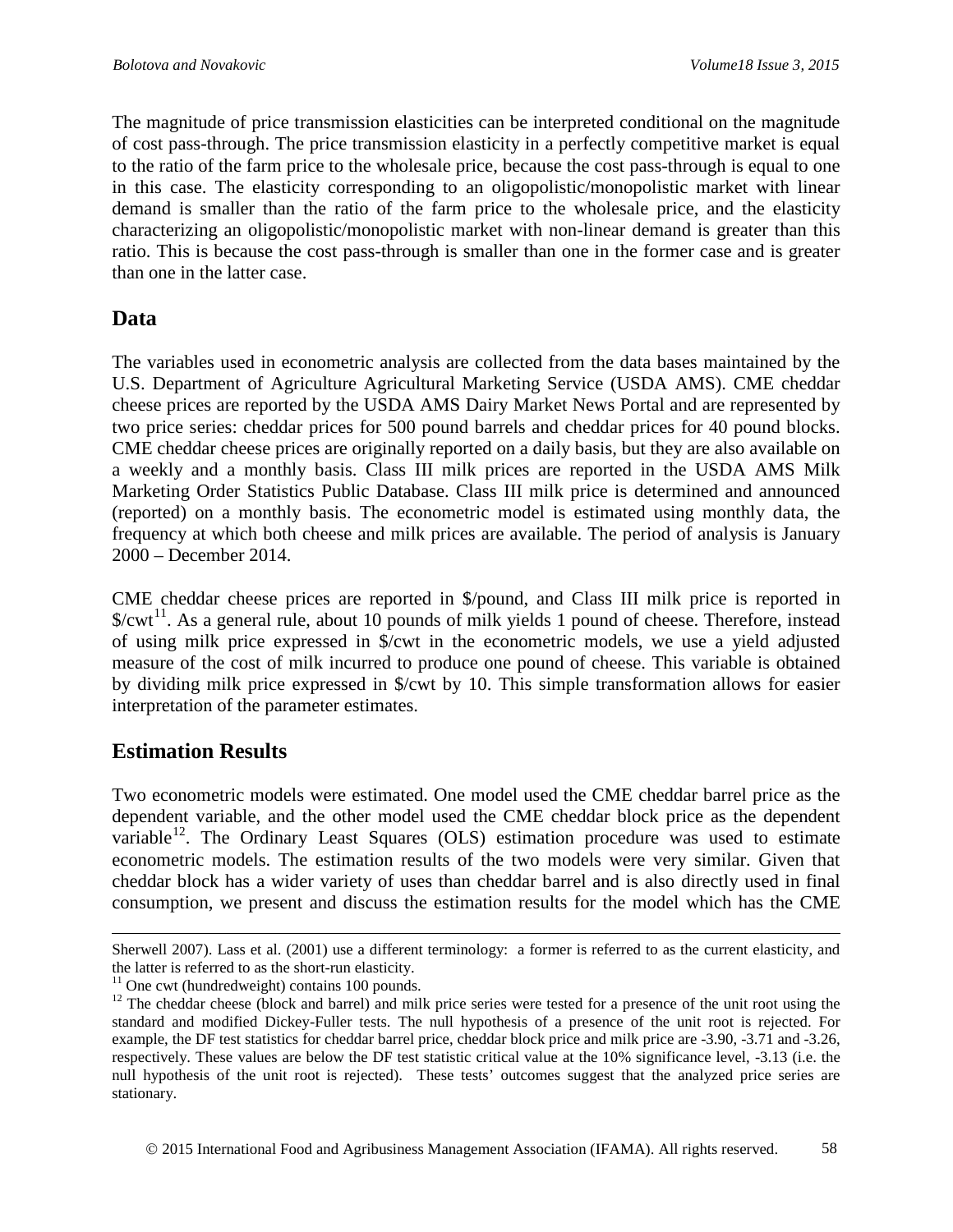cheddar block price as the dependent variable. The estimation results along with the outcomes of statistical tests are summarized in Table  $2^{13}$  $2^{13}$  $2^{13}$ .

The estimation results indicate that the estimated coefficients for the current month price and its first lag are statistically significant for the increasing phase of milk price, and only the estimated coefficient for the current month price is statistically significant for the decreasing phase of milk price. This empirical evidence reflects a presence of asymmetry in the speed of the cheese price adjustment. All estimated coefficients for the segmented phases of milk price are statistically significant from zero at the 1% significance level. The explanatory power of the model is high, suggesting that the cumulative changes in milk price explain approximately 76% of the cumulative changes in cheese price.

The estimated model allows distinguishing between the immediate (i.e. the current month) and cumulative (i.e. the current and lagged months) effects of changes in milk price on the cheese price. The cumulative effect of the milk price increase is exactly the same as of the milk price decrease (i.e. symmetric in terms of the magnitude of cheese price response). The magnitude of cost pass-through is 0.64. The null hypothesis  $\beta_0^+ + \beta_1^+ = \beta_0^-$  fails to be rejected<sup>[14](#page-10-1)</sup>. The null hypotheses of a perfectly competitive pricing  $\beta_0^+$  +  $\beta_1^+$  = 1 and  $\beta_0^-$  = 1 are rejected in favor of the alternative hypotheses  $\beta_0^+ + \beta_1^+ < 1$  and  $\beta_0^- < 1$ . Furthermore, the null hypotheses of a profit-maximizing monopoly pricing (linear demand)  $\beta_0^+ + \beta_1^+ = 0.5$  and  $\beta_0^- = 0.5$  are rejected in favor of the alternative hypotheses  $\beta_0^+$  +  $\beta_1^+$  > 0.5 and  $\beta_0^-$  > 0.5. The magnitude of cost passthrough equal to 0.64 along with the T-test outcomes suggest that the wholesale cheese pricing practice used on CME spot cheese market is consistent with a profit-maximizing behavior of oligopoly in the market with linear demand and constant marginal cost.

The immediate impact (i.e. the current month effect) of the increasing and decreasing phases of milk price on the cheese price is somewhat different from the pattern discussed above. The estimated coefficient for the current month milk price-increase is 1.23, and the estimated coefficient for the current month milk price-decrease is 0.64. The current month cheese price adjustment is asymmetric, as indicated by the magnitude of cost pass-through and the T-test outcome. The null hypothesis of a symmetric adjustment of the cheese price to increases and decreases in milk price  $\beta_0^+ = \beta_0^-$  is rejected in favor of the alternative hypothesis of a positive asymmetric adjustment  $\beta_0^+ > \beta_0^-$ . The null hypotheses of a perfectly competitive pricing  $\beta_0^+ = 1$ and  $\beta_0^-$  = 1 are rejected in favor of the alternative hypotheses  $\beta_0^+$  > 1 and  $\beta_0^-$  < 1 for the milk price increase and decrease, respectively.

<span id="page-10-0"></span><sup>&</sup>lt;sup>13</sup> As indicated by the Durbin-Watson statistics, there is a presence of autocorrelation in the estimated models (the magnitude of DW-Statistic in the cheddar block model is 1.28; Table 2). Given that the OLS estimator is unbiased in the presence of autocorrelation, the magnitude of the estimated coefficients is not affected by this process, but the standard errors of the estimated coefficients are affected. The autocorrelation-robust standard errors are computed

<span id="page-10-1"></span>based on the Newey-West approach; these standard errors are used to conduct all statistical tests.<br><sup>14</sup> The outcomes of statistical tests on the wholesale cheese pricing methods are presented in Table 2. These tests were conducted using a one-tailed T-test and the 10% significance level.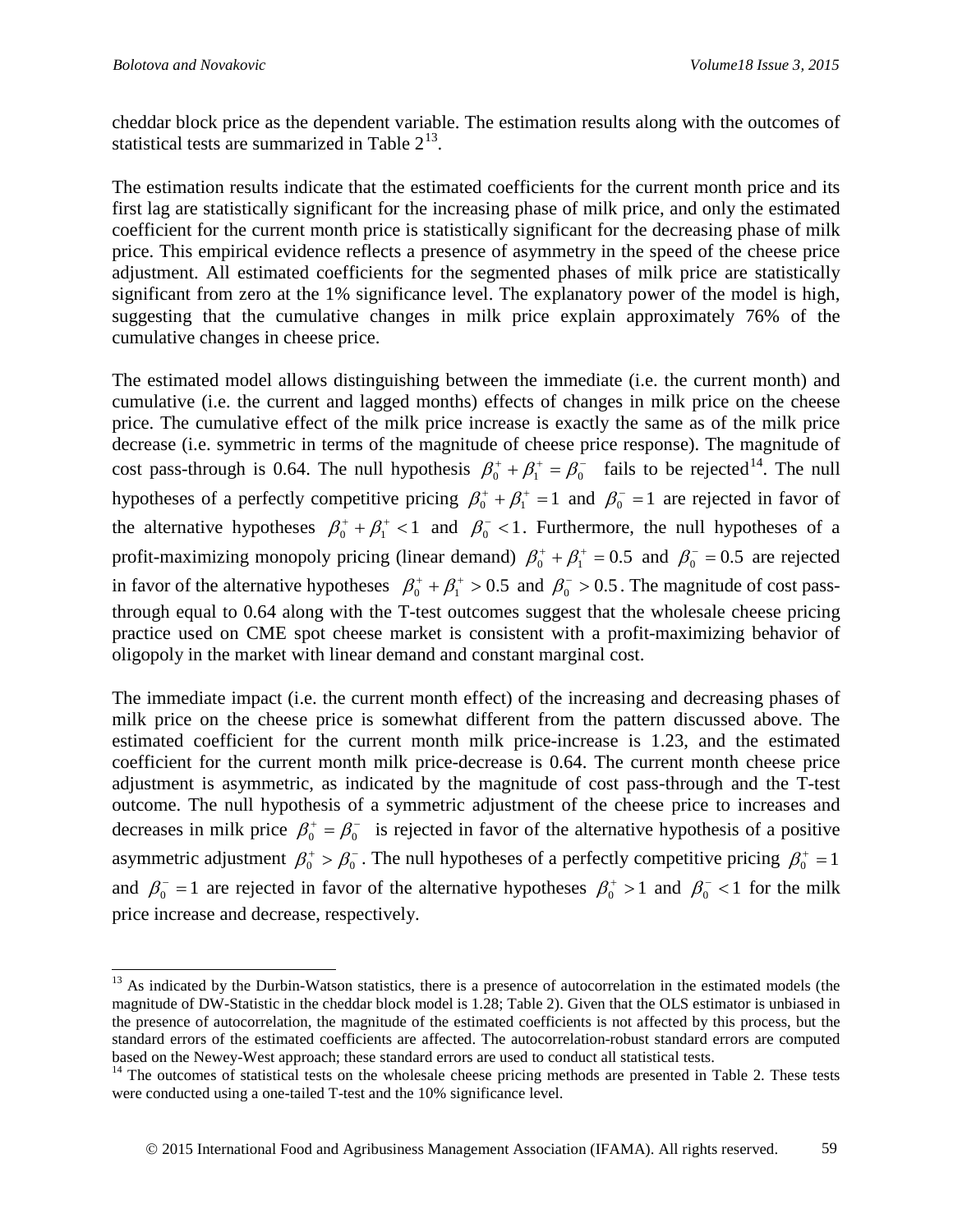The magnitude of the estimated coefficients for the current month changes in milk price and Ttest outcomes provide evidence on a presence of imperfectly competitive pricing. The current month milk price increase is transmitted at a much higher rate than the current month milk price decrease; the ratio of the former to the latter is equal to 1.92. Furthermore, the milk pricedecrease transmission is incomplete (0.64), and the milk price-increase transmission is more than a complete (1.23). The first effect is consistent with the profit-maximizing behavior of oligopoly in the market with linear demand and constant marginal cost. The second effect is consistent with the profit-maximizing behavior of monopoly/oligopoly in the market with non-linear demand and constant marginal cost.

The wholesale margin analysis can help understand the observed pricing behavior in the case of the cumulative and immediate effects of milk price changes. The wholesale margin behavior depends on the magnitude of cost pass-through<sup>15</sup>. First, consider the cumulative effect case, where the cheese price response is symmetric to the increase and decrease in milk price and the cost pass-through is incomplete. If milk price increases (decreases) by \$1/10 pounds, cheese price increases (decreases) by \$0.64/pound and wholesale margin decreases (increases) by \$0.36/pound. If the cost pass-through is incomplete, an increase (a decrease) in milk price causes the wholesale margin to decrease (increase). This empirical evidence may suggest that cheese wholesalers use an output (cheese) price stabilization practice.

Second, in the case of the immediate effect of milk price change, the cheese price response is asymmetric. Furthermore, the rate of milk price-increase transmission is greater than one, and the rate of milk price-decrease transmission is smaller than one. If milk price increases by \$1/10 pounds, cheese price increases by \$1.23/pound and wholesale margin increases by \$0.23/pound. If milk price decreases by \$1/10 pounds, cheese price decreases by \$0.64/pound and wholesale margin increases by \$0.38/pound.

Finally, we calculate milk price transmission elasticities. During the analyzed period of time, the average CME cheddar cheese block price is \$1.55/pound and the average milk price (in terms of the cost of milk used in cheese manufacturing) is \$1.48/pound. The ratio of milk price to cheese price is 0.95 (i.e. the share of farm value of milk in the wholesale cheese price). The current month price transmission elasticities are 1.17 for milk price-increase and 0.61 for milk pricedecrease. The current month increase (decrease) in milk price by 1% leads to a 1.17% (0.61%) increase (decrease) in the CME cheddar block price. When the cumulative effect of milk price changes is considered, both the increase and decrease in milk price cause the same magnitude response in the CME cheddar block price. An increase (a decrease) in milk price by 1% causes a 0.61% increase (decrease) in the CME cheddar block price.

### **Conclusion**

The empirical evidence on the mechanism of vertical price transmission and the nature of cost pass-through at the wholesale market for cheddar cheese on the Chicago Mercantile Exchange indicates that pricing practices used by cheese wholesalers are not consistent with perfect

<span id="page-11-0"></span><sup>&</sup>lt;sup>15</sup> Equations (1) and (3) and the estimates of cost pass-through are used to determine the response of wholesale cheese price and wholesale margin to the changes in milk price.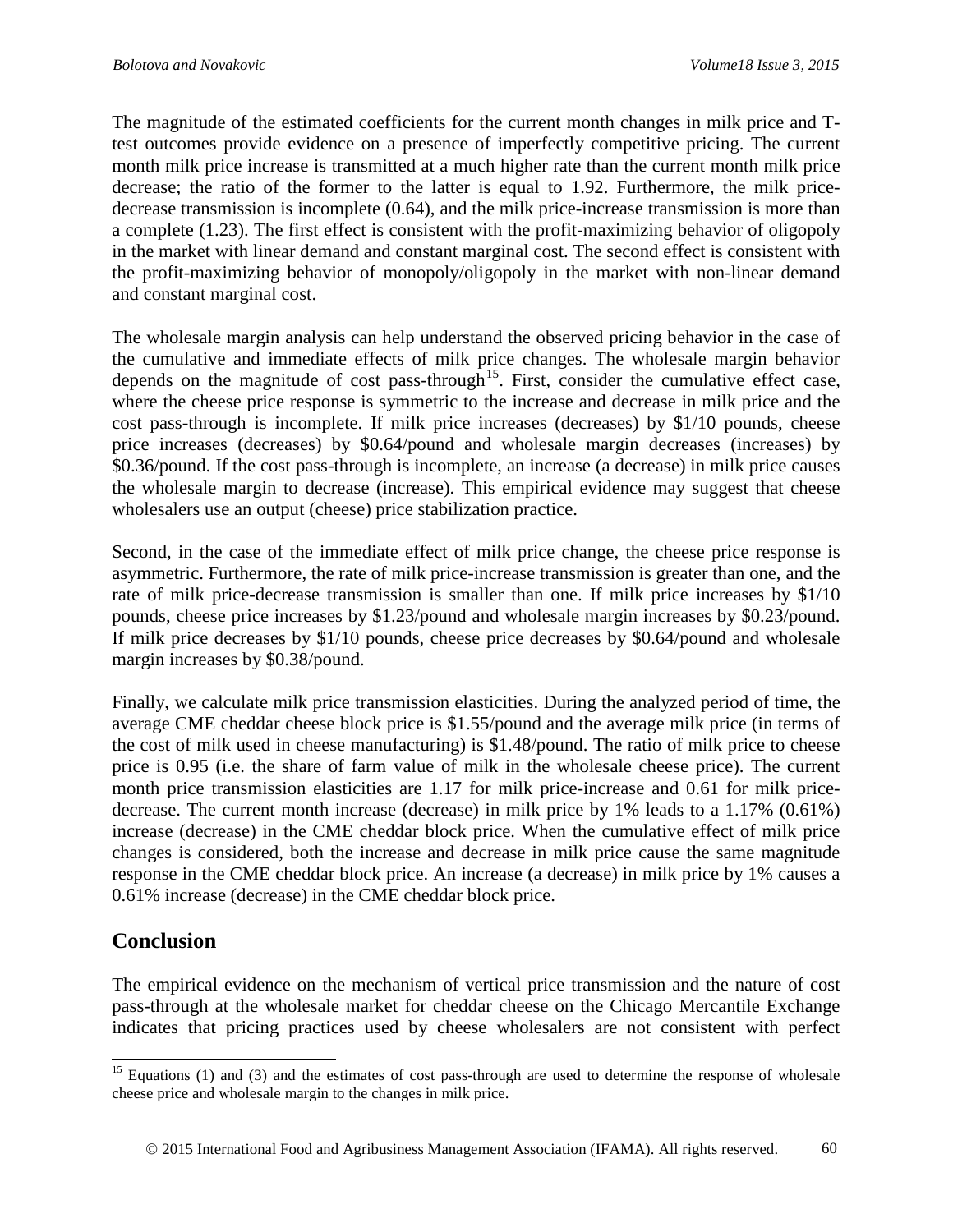competition, but tend to be consistent with pricing methods used by profit-maximizing oligopolists. This empirical evidence is consistent with pricing strategies that may be expected to be found in markets with structural characteristics similar to the CME spot cheese market: a relatively small number of sellers (i.e. high market concentration) trade a highly standardized (homogeneous) product in a market environment with inelastic demand and limited entry.

The empirical findings presented in the article indicate that the transmission of milk pricedecrease is always incomplete. In contrast, the transmission of milk price-increase may be either incomplete or more than complete depending on the time period considered. It takes two months to pass on milk price increase, and it takes only one month to pass on milk price decrease. The pattern of the immediate impact of changes in milk price reflects a presence of a significant asymmetry. However, when the cumulative changes in milk price are taken into account, the milk price transmission (cost pass through) is incomplete. A milk price increase leads to a decrease in wholesale cheese margin, and a milk price decrease leads to an increase in wholesale cheese margin.

In summary, the overall empirical evidence may suggest that the wholesale cheese pricing practice used by cheese sellers on the Chicago Mercantile Exchange spot cheese market is an output (cheese) price stabilization. In a typical wholesale market, wholesalers use a fixedpercentage markup pricing method (a margin stabilization strategy). The CME spot cheese market is not a typical wholesale market. The CME spot cheese market is a thin (low volume) market, which prices are used as reference prices in cheese contracts used to transact practically all cheese produced in the country. Furthermore, the analyzed market is a low margin market. The wholesale cheese margin was on average 5% of the wholesale cheese price during the analyzed period of time. The cheese price stabilization pricing method used by cheese wholesalers is consistent with the nature of the CME spot cheese market and its role in the United States dairy industry pricing.

### **References**

- Awokuse, T.O., and X. Wang. 2009. Threshold Effects and Asymmetric Price Adjustments in U.S. Dairy Markets. *Canadian Journal of Agricultural Economics* 57: 269-286.
- Azzam, A.M. 1999. Asymmetry and Rigidity in Farm-Retail Price Transmission. *American Journal of Agricultural Economics* 81: 525-533.
- Besanko, D., and R.R. Braeutigam. 2002. Microeconomics: an integrated approach. John Wiley & Sons, Inc.
- Bolotova, Y., and A.M. Novakovic. 2012. The Impact of the New York State Milk Price Gouging Law on the Price Transmission Process and Supermarket Pricing Strategies in the Fluid Whole Milk Market. *Agribusiness: An International Journal* 28: 377-399.
- Capps, O. Jr., and P. Sherwell. 2007. Alternative Approaches in Detecting Asymmetry in Farm-Retail Price Transmission of Fluid Milk. *Agribusiness: An International Journal* 23: 313- 331.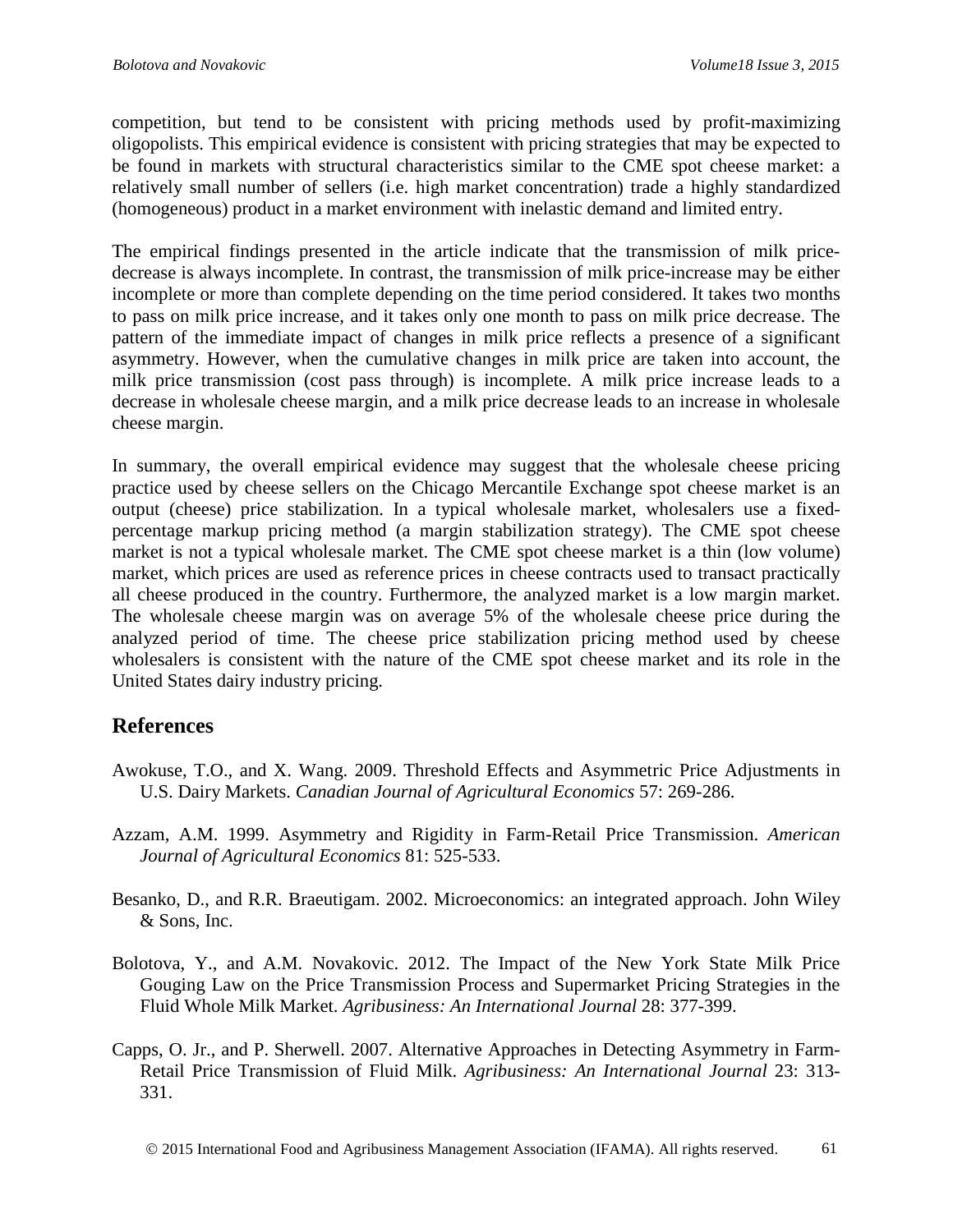Carlton, D.W., and J.M. Perloff. 2005. Modern industrial organization. 4<sup>th</sup> Edition. Pearson.

- Carman, H.F., and R.J. Sexton. 2005. Supermarket Fluid Milk Pricing Practices in the Western United States. *Agribusiness: An International Journal* 21: 509-530.
- Carstensen, P.C. 2010. Comments for the United States Departments of Agriculture and Justice Workshops on Competition Issues in Agriculture. Legal Studies Research Paper Series Paper No. 1103, University of Wisconsin Law School, Madison, WI. [http://papers.ssrn.com/sol3/papers.cfm?abstract\\_id=1537191](http://papers.ssrn.com/sol3/papers.cfm?abstract_id=1537191)
- Chavas, J-P., and K. Kim. 2005. An Econometric Analysis of Price Dynamics in the Presence of a Price Floor: The Case of American Cheese. *Journal of Agricultural and Applied Economics* 37: 21-35.
- Chavas, J-P., and K. Kim. A Heteroscedastic Multivariate Tobit Analysis of Price Dynamics in the Presence of Price Floors. 2004. *American Journal of Agricultural Economics* 86: 576- 593.
- Cotterill, R.W. and P.O. Samson. 2002. Estimating a Brand-level Demand System for American Cheese Products to Evaluate Unilateral and Coordinated Market Power Strategies. *American Journal of Agricultural Economics* 84: 817-823.
- Franklin, A.W. and R.W. Cotterill. 1994. Pricing and Market Strategies in the National Branded Cheese Industry. Research Report No. 26, Food Marketing Policy Center, Department of Agricultural and Resource Economics, University of Connecticut, Storrs, CT. <http://ageconsearch.umn.edu/bitstream/25170/1/rr940026.pdf>
- Frey, G., and M. Manera. 2007. Econometric Models of Asymmetric Price Transmission. *Journal of Economics Surveys* 21: 349-415.
- George, P.S. and G.A. King. 1971. Consumer Demand for Food Commodities in the United States, with Projections for 1980. Giannini Foundation Monograph No. 26, Department of Agricultural and Resource Economics, University of California, Davis. http://ageconsearch. umn.edu/bitstream /11936/1/ms710026.pdf
- Gould, B.W. 2010. Consolidation and Concentration in the U.S. Dairy Industry. *Choices* 25. <http://www.choicesmagazine.org/magazine/article.php?article=123>
- Hamm, L.G., and R. March. 1995. The National Cheese Exchange: Impacts on Dairy Pricing. Dairy Markets and Policy - Issues and Options, # M-7, Program on Dairy Markets and Policy, Cornell University, Ithaca, NY.
- Hayenga, M.L. 1979. Cheese Pricing System. WP-38, Department of Agricultural Economics, University of Wisconsin-Madison, Madison, WI. <http://www.aae.wisc.edu/fsrg/publications/Archived/wp-38.pdf>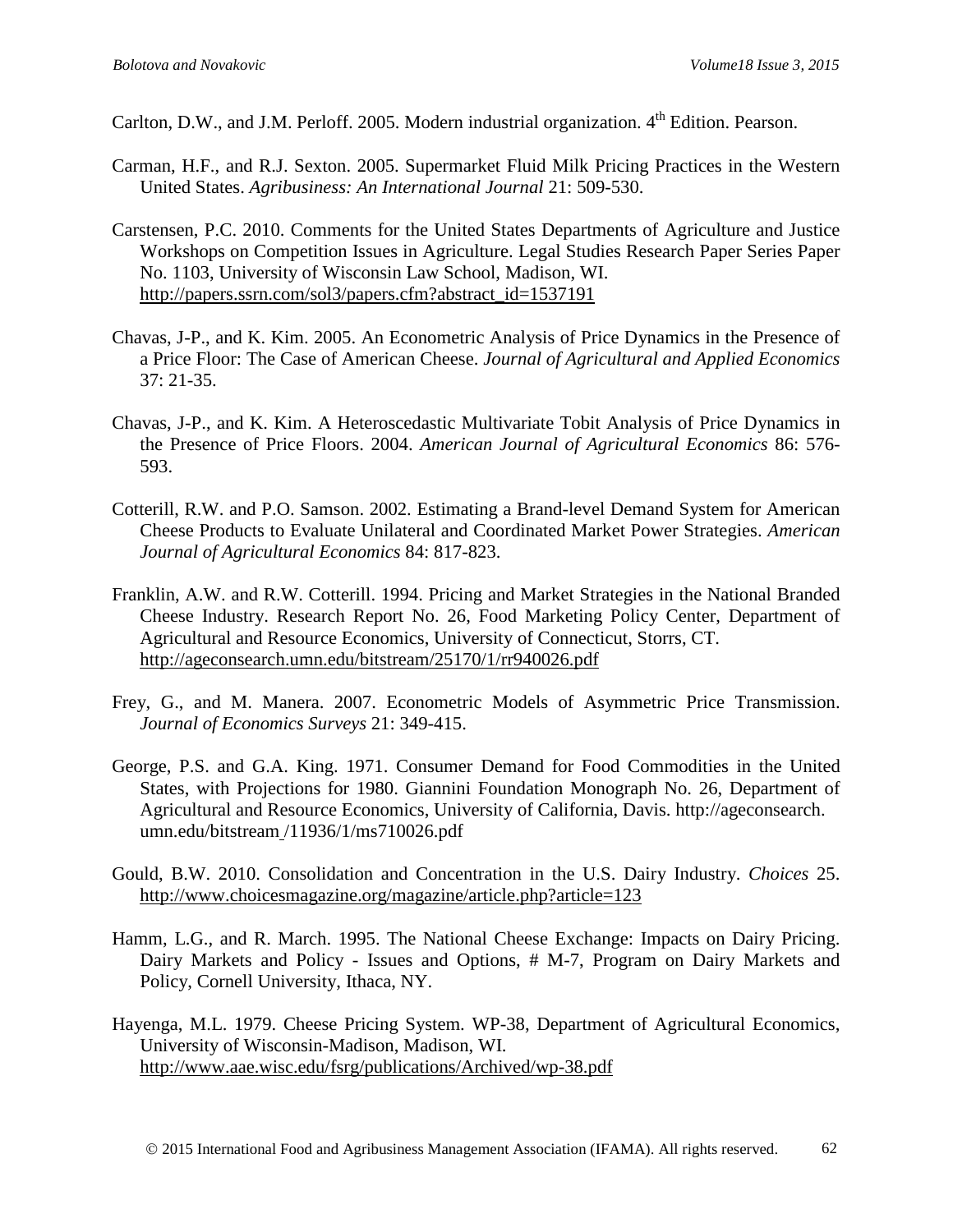- Houck, J.P. 1977. An Approach to Specifying and Estimating Nonreversible Functions. *American Journal of Agricultural Economics* 59: 570-572.
- Kennedy, P. 2003. A guide to econometrics.  $5<sup>th</sup>$  edition. The MIT Press, Cambridge, Massachusetts.
- Kim, D., and R.W. Cotterill. 2008. Cost Pass-through in Differentiated Product Markets: The Case of U.S. Processed Cheese. *Journal of Industrial Economics* LV: 32-47.
- Kinnucan, H.W., and O.D. Forker. 1987. Asymmetry in Farm-Retail Price Transmission for Major Dairy Products. *American Journal of Agricultural Economics* 69: 285-292.
- Lass, D.A. 2005. Asymmetric Response of Retail Milk Prices in the Northeast Revisited. *Agribusiness: An International Journal* 21: 493-508.
- Lass, D.A., M. Adanu, and P.G. Allen. 2001. Impacts of the Northeast Dairy Compact on New England Retail Prices. *Agricultural and Resource Economics Review* 30: 83-92.
- Manchester, A.C. and D.P. Blayney. 1997. The Structure of Dairy Markets: Past, Present, Future. Agricultural Economics Report No. 757, Commercial Agriculture Division, Economic Research Service, U.S. Department of Agriculture. <http://ageconsearch.umn.edu/bitstream/33929/1/ae970757.pdf>
- McCorriston, S., C.W. Morgan, and A.J. Rayner. 2001. Price Transmission: The Interaction Between Market Power and Returns to Scale. *European Review of Agricultural Economics* 28: 143-159.
- Meyer, J. and S. von Cramon-Taubadel. 2004. Asymmetric Price-transmission: A Survey. *Journal of Agricultural Economics* 55: 581-611.
- Mueller, W.F. and B.W. Marion. 2000. Market Power in the Cheese Industry: Further Evidence. *Review of Industrial Organization* 17: 177-191.
- Mueller, W.F., B.W. Marion, and M.H. Sial. 1997. Price Leadership on the National Cheese Exchange. *Review of Industrial Organization* 12: 145-170.
- Mueller, W.F., B.W. Marion, M.H. Sial, and F.E. Geithman. 1996. Cheese Pricing: A Study of the National Cheese Exchange. A Report of the Food System Research Group, Department of Agricultural Economics, University of Wisconsin-Madison prepared for the Wisconsin Department of Agriculture, Trade and Consumer Protection Investigation into Cheese Pricing.<http://www.aae.wisc.edu/fsrg/CheeseStudy.htm>
- Stewart, H., and D.P. Blayney. 2011. Retail Dairy Prices Fluctuate with the Farm Value of Milk. *Agricultural and Resource Economics Review* 40: 201-217.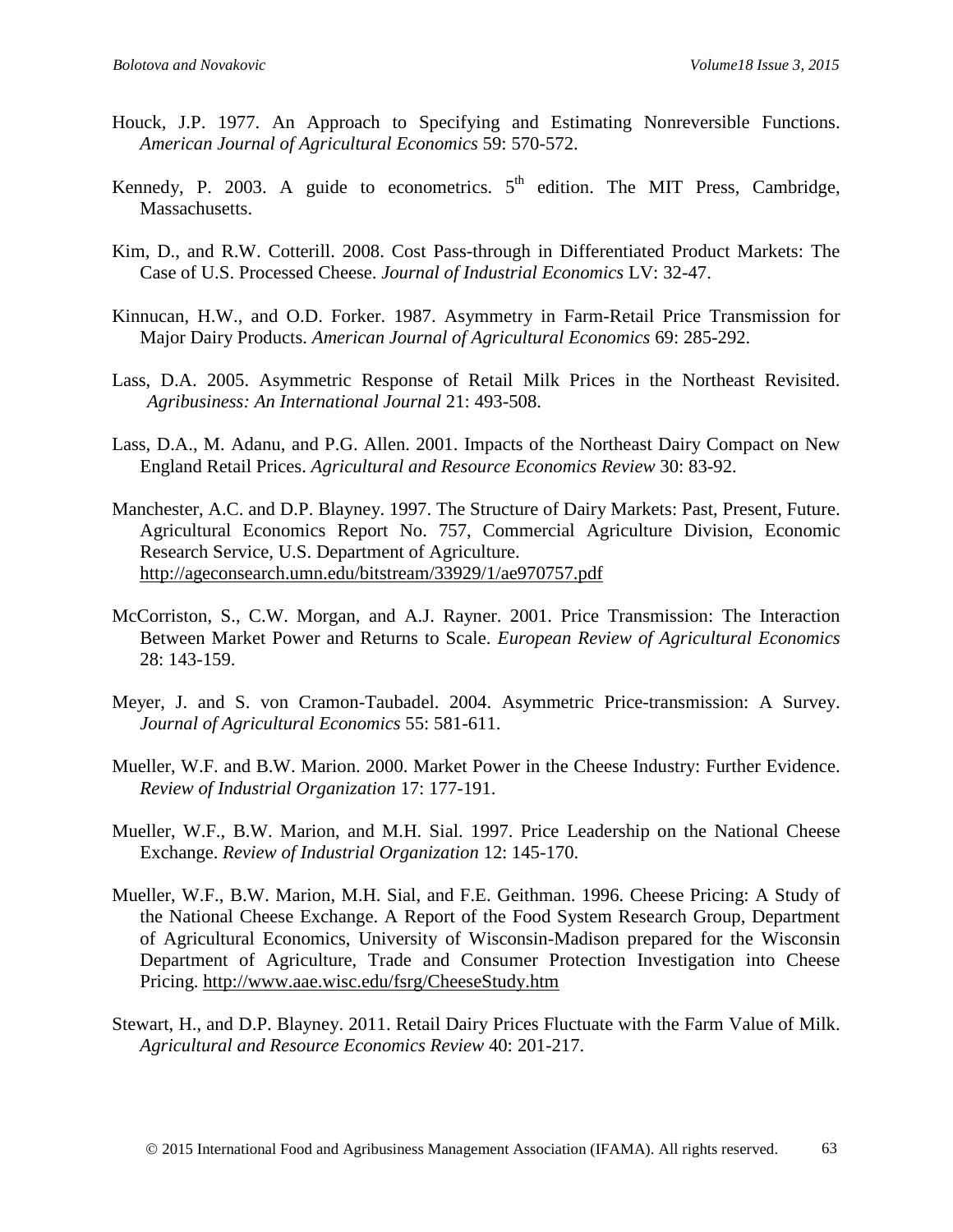- United States Departments of Agriculture and Justice. 2010a. A Series of Workshops "Agriculture and Antitrust Enforcement Issues in our 21st Century Economy". http://www.justice.gov/atr/public/workshops/ag2010/index.html
- United States Departments of Agriculture and Justice. 2010b. Dairy Industry Workshop (Madison, WI), one of the "Agriculture and Antitrust Enforcement Issues in Our 21st Century Economy" Workshops. http://www.justice.gov/atr/public/workshops/ag2010/wisconsin-agworkshop-transcript.txt
- United States Government Accountability Office (GAO) Report to Congressional Requesters. 2007. Spot Cheese Market: Market Oversight Has Increased, but Concerns Remain About Potential Manipulation. http://www.gao.gov/new.items/d07707.pdf
- Weldegebriel, H.T. 2004. Imperfect Price Transmission: Is Market Power Really to Blame? *Journal of Agricultural Economics* 55: 101-114.
- Wooldridge, J.M. 2003. Introductory econometrics: a modern approach. Thomson South-Western.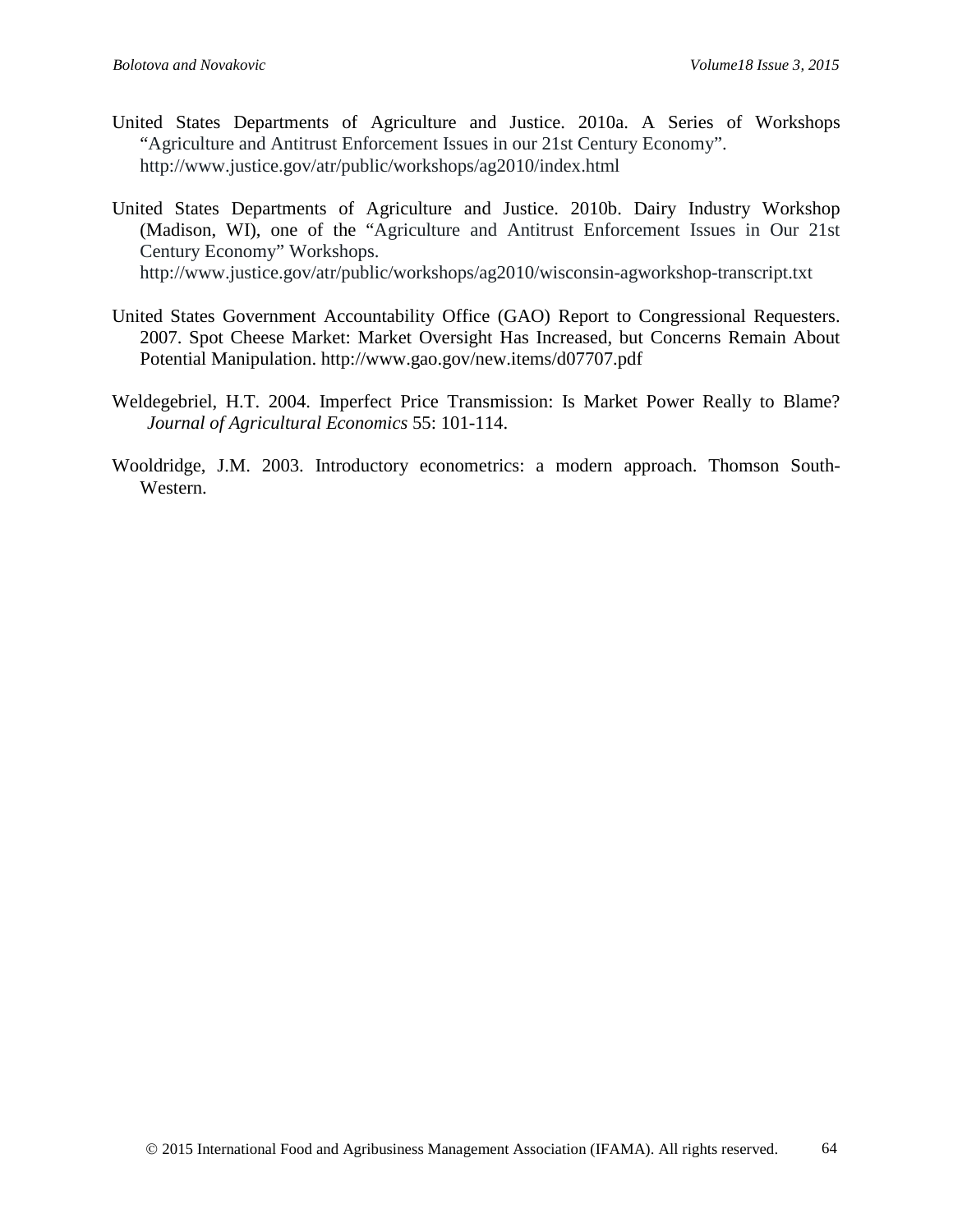|                                              |                          |                  |         | Table 1. Chicago Mercantile Exchange (CME) spot cheese market: Cheddar cheese sales and wholesale cheese prices (2000-2013)                                                                        |                     |                    |          |                              |                             |                             |
|----------------------------------------------|--------------------------|------------------|---------|----------------------------------------------------------------------------------------------------------------------------------------------------------------------------------------------------|---------------------|--------------------|----------|------------------------------|-----------------------------|-----------------------------|
| Year                                         |                          | CME cheddar      |         | Cheese production                                                                                                                                                                                  |                     | CME cheddar sales  |          |                              | Wholesale price             |                             |
|                                              | sales                    |                  |         | (mill pounds)                                                                                                                                                                                      |                     | as a percentage of | CMIE     |                              |                             | USDA NASS <sup>2</sup>      |
|                                              | <b>Carlos</b>            | $\mathbf{ads}^1$ |         |                                                                                                                                                                                                    |                     | cheese production  | barrel   | block                        | barrel                      | block                       |
|                                              | barrel                   | block            | cheddar | all varieties                                                                                                                                                                                      | cheddar             | all varieties      | \$/pound | $\mathbb{S}/\mathbb{S}$ ound | $\mathbb{S}/\mathrm{pound}$ | $\mathbb{S}/\mathrm{pound}$ |
| 2000                                         | 584                      | 623              | 2,819   | 8,258                                                                                                                                                                                              | $\mathbf{8}$        | 0.61               | 1.1109   | 1465                         | 1.0985                      | 1332                        |
| 2001                                         | 209                      | 501              | 2,747   | 8,261                                                                                                                                                                                              | 60                  | 0.36               | .4052    | 1.4386                       | 1.4039                      | .4165                       |
|                                              | $\overline{5}$           | 644              | 2,822   | 8,547                                                                                                                                                                                              | 25                  | 0.41               | 1.1438   | 1.1822                       | 1.1575                      | .1808                       |
|                                              | $\overline{109}$         | 590              | 2,701   | 8,557                                                                                                                                                                                              | 60                  | 0.34               | 1.2703   | 1.3172                       | 1.2771                      | 1.297                       |
| 2003<br>2003<br>2005<br>2006<br>2008<br>2008 | 239                      | 806              | 3,004   | 8,873                                                                                                                                                                                              | $\dot{9}$           | 64.0               | 1.6036   | 1.6492                       | 1.6216                      | .6325                       |
|                                              | 190                      | 805              | 3,046   | 9,149                                                                                                                                                                                              | $\ddot{s}$          | 0.46               | 1.4484   | 1.4928                       | 1.4621                      | .4821                       |
|                                              | 180                      | 353              | 3,124   | 9,525                                                                                                                                                                                              | 0.72                | 0.24               | 1.219    | 1.2385                       | 1.2305                      | .2318                       |
|                                              | 485                      | 451              | 3,057   | 9,777                                                                                                                                                                                              | 1.29                | 0.40               | 1.7411   | 1.7578                       | 1.7267                      | 17172                       |
|                                              | 492                      | <b>704</b>       | 3,186   | 9,913                                                                                                                                                                                              | 1.58                | 0.51               | 1.8357   | 1.8558                       | 1.8836                      | 1.8801                      |
|                                              | 545                      | 179              | 3,207   | 10,109                                                                                                                                                                                             | 2.26                | 0.72               | 1.2518   | 1.2961                       | 1.2734                      | .2900                       |
| 2010                                         | 550                      | 592              | 3,235   | 10,443                                                                                                                                                                                             | $\frac{48}{5}$      | 0.46               | 14751    | 1.4964                       | .5033                       | 5138                        |
| 2011                                         | 496                      | 591              | 3,096   | 10,595                                                                                                                                                                                             | -47                 | 0.43               | 1.7870   | 1.8064                       | 1.8146                      | .8084                       |
| 2012                                         | 446                      | 457              | 3,147   | 10,890                                                                                                                                                                                             | $\dot{\mathcal{L}}$ | 0.35               | 1.6599   | 1.6980                       | N/A                         | N/A                         |
| 2013                                         | 389                      | 466              | 3,189   | 11,101                                                                                                                                                                                             | $\frac{13}{2}$      | 0.32               | 1.7165   | L7642                        | $\sum_{i=1}^{n}$            | $\mathbb{N}$                |
| Average                                      | 365                      | 626              | 3.027   | 9,571                                                                                                                                                                                              | 137                 | 0.44               | 1.4763   | 1.5100                       | 1.4544                      | 1.4653                      |
| <b>Source.</b> Authors' tabulation           | A carload includes 40,00 |                  |         | 00-44,000 pounds of cheese. The conversion is made assuming that the carload is $42,000$ pounds of cheese.<br>ons of the USDA NASS cheese production and price data and USDA AMS cheese price data |                     |                    |          |                              |                             |                             |
|                                              |                          |                  |         | <sup>2</sup> USDA NASS cheese prices are survey-based prices. Dairy processors report cheese prices, which are tied to the CME spot cheese prices due to the nature                                |                     |                    |          |                              |                             |                             |
| of pricing systems used in                   |                          | cheese contracts |         |                                                                                                                                                                                                    |                     |                    |          |                              |                             |                             |

**Table 1.** Chicago Mercantile Exchange (CME) spot cheese market: Cheddar cheese sales and wholesale cheese prices (2000-2013).